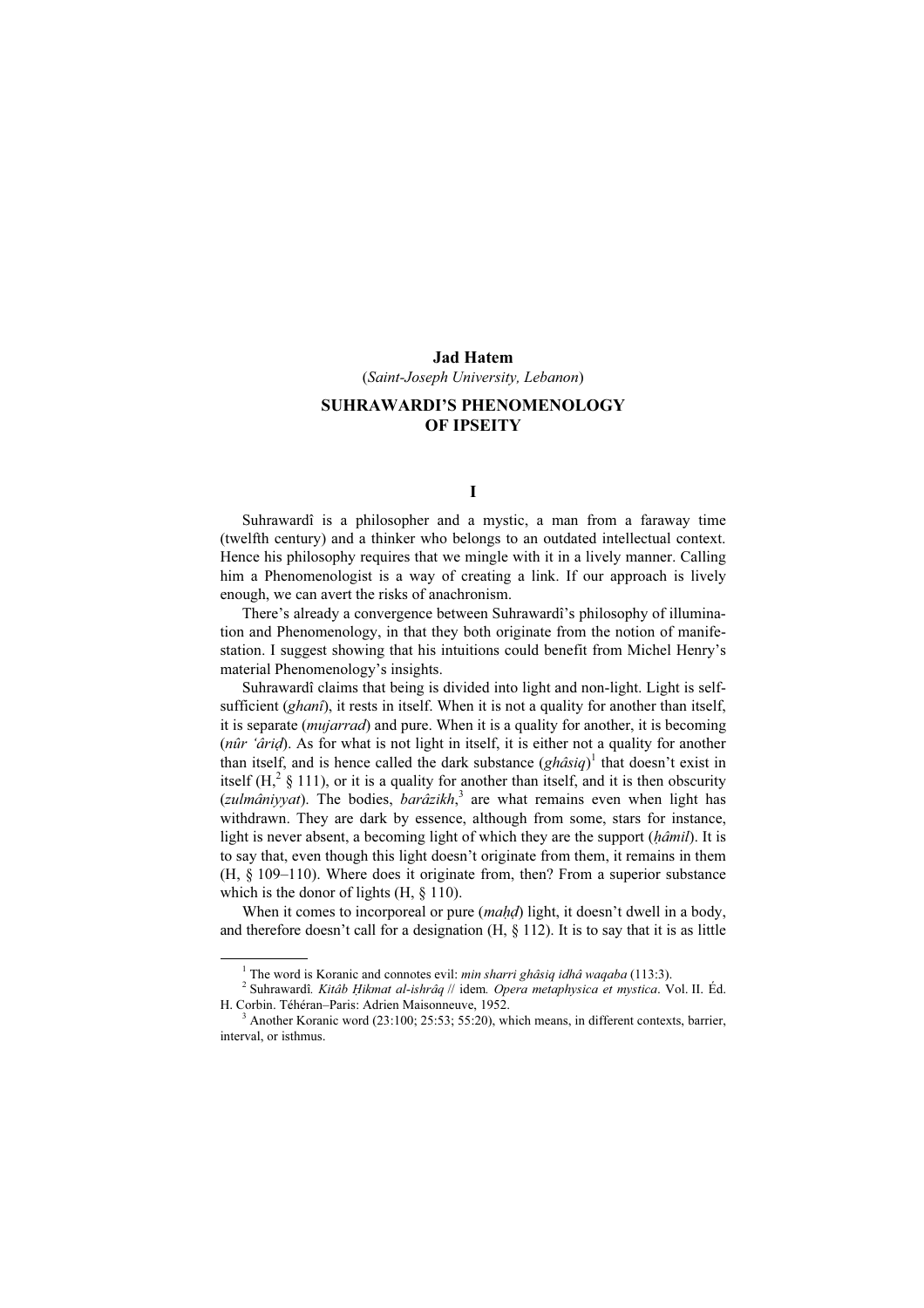seized by the senses than it is by representation. Would it be unconscious? No, answers Suhrawardî: "Nothing that has an essence of which it is not unconscious is a being of the night, for its essence is evident to it. It cannot be a dark state in something else, since even the luminous state is not self-subsistent light, let alone the dark state. Therefore, it is a pure incorporeal light you cannot show at".<sup>4</sup>

In the margin of representative self-phenomenality, which implies a gap, stands something else, an immediate self-seizure, a subjectivity that is directly instructed by itself, a seeing that doesn't call for demonstration or deduction. We are hence in the vicinity of Michel Henry's philosophy. The Frenchman concedes luminosity to transcendent phenomenality, whereas he reserves the metaphor of the night for the immanent phenomenality, the embrace of self-affection, since it operates without any distance, hence without any visibility (which seems more appropriate than a light that couldn't be seen). However, one can wonder if the word *phenomenality* is appropriate for an act of showing that doesn't call for light, even if it is black. But is it an act of showing? There isn't even time here for a gesture or the movement of a forefinger. Self-affection's absolute is given in one go each time. It is convenient to be sure about the validity of the comparison, to know, in other words, whether the Persian truly objects to a transcendent phenomenality. Here's how the text goes on: "The self-subsistent, self conscious thing does not apprehend its essence by an image of its essence in its essence. If its knowledge is an image and if the image of its ego is not the ego itself, the image of the ego would be an 'it' in relation to the ego. In that case, that which was apprehended would be the image. Thus it follows that while the apprehension of its ego is precisely its apprehension of what it is itself, its apprehension of its essence would also be the apprehension of something else — which is absurd" (H, § 115; PI, 80).

The word *image* is a translation of *mithâl*, which connotes the idea of a similarity, a similarity that implies otherness, and hence the dimension of an exteriority where the same alienated is deployed, since, as Henry explains it, to put oneself in images with the purpose of seeing oneself isn't possible unless there is a phenomenological distance, meaning the opening of a horizon of transcendence in which occurs the scission between the seer and the seen. The essence of phenomenality being reduced to ecstasy, the ordeal of oneself is left to the work of intentionality. Because the image of oneself is only produced within the distance from the self, it is not life itself that is shown, but its opposite. Indeed, there are only images within the world  $(MV, \frac{5}{3} 131)$  insofar as it is the center of the outside, by opposition to life, which is forever constrained to immanence. Of the living, the image will always present the "external appearance, a content without con-

 $\frac{1}{4}$ <sup>4</sup> H, § 114; quoted (with modifications) from: Suhrawardî. *The Philosophy of Illumination*. Provo: BYU Press, 1999. [Hereafter *PI*] P. 79.

 $<sup>5</sup>$  Henry M. C'est Moi la Vérité. Paris: Seuil 1996 [hereafter MV].</sup>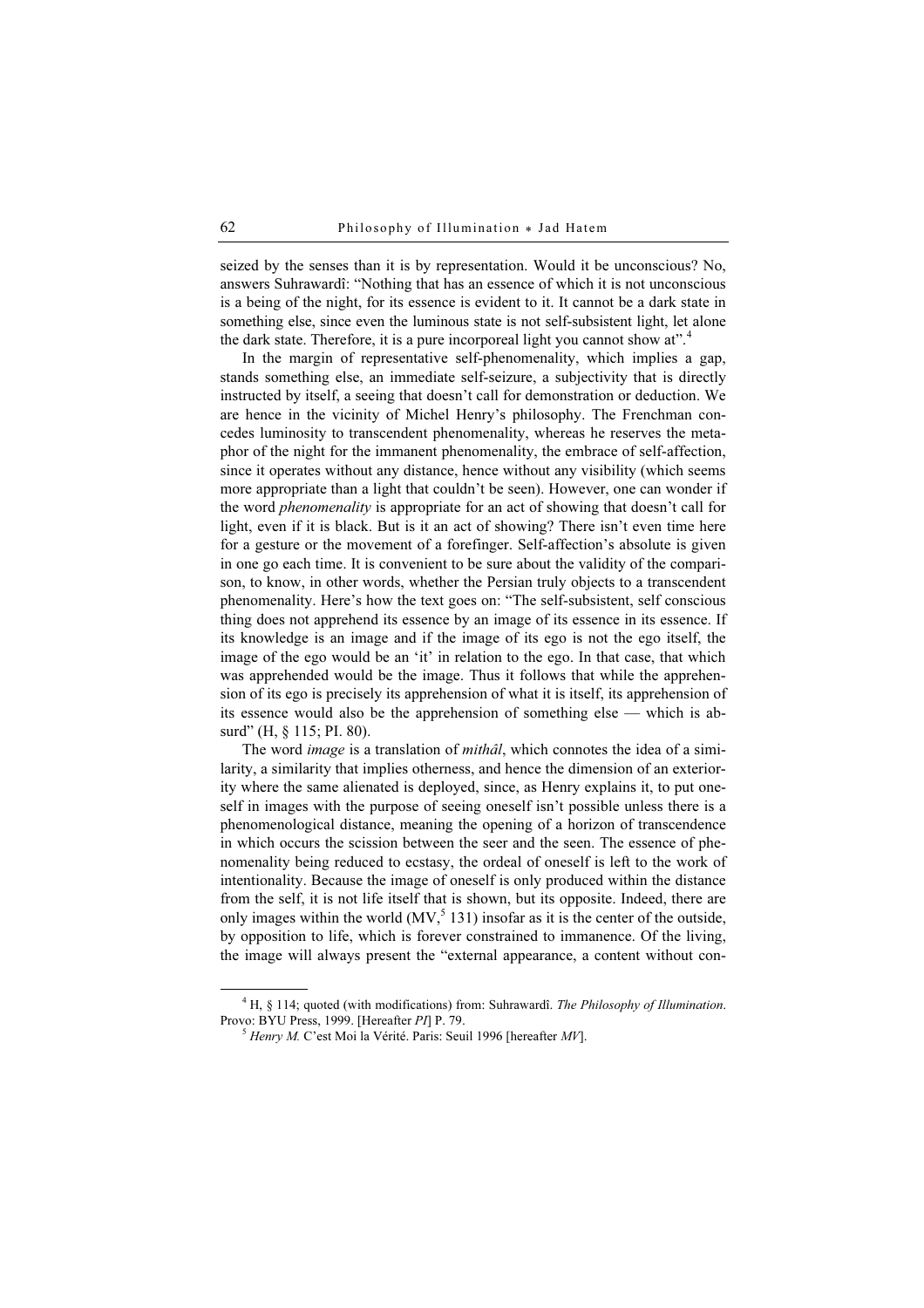tent, at once opaque and empty" (MV, 276). We see how precious is Suhrawardî's preciseness. The image's otherness makes of a self, that is put in images, a he, in other words, a simulacrum which can't be expected to lend knowledge about that living, not even an ipseity. And Suhrawardî specifies that becoming an image of himself, is, to the knower, equivalent to establishing a duality, which is impossible, since nothing becomes other than itself!<sup>6</sup> Which foretells Henry's theory of passivity, according to which ipseity is desperately related to itself.

Let's consider how Henry, in his turn, excludes all images from ipseity: "The self is only possible as pathetically submerged in itself without ever posing itself in front of itself, without pro-posing itself in some visible form (sensory or intelligible) or another. Such a Self, foreign to any apparition of itself in the world, is what we are calling a radically immanent Self, a Self neither constituted by, nor the object of thought, without an image of self with nothing that might assume the aspect of its reality. It is a Self without a face, which never lets itself be envisaged. It is a Self in the absence of any perceptible Self, such that this absence of any perceptible Self or thought constitutes the Self's veritable Ipseity, as well as everything possible on the basis of it. It is only because no image of itself is interposed between it and itself, in the manner of a screen, that the Self is thrown into itself unprotected and with such a violence that nothing can defend it from that violence any more than from itself".<sup>7</sup>

Beneath the language of violence, one should recognize the immediate revelation of the self that precedes all representation and makes Suhrawardî say: "Moreover, if its apprehension of itself were by an image and it did not know that this was an image of itself, it would not know itself. If it did know that was an image of itself, it must have already known itself without an image. How could something be conceived to know itself by something superadded to itself something that would be an attribute of it?"  $(H, \S 115; PI, 80)$ . No acknowledgement without knowledge, no representation without presentation (which doesn't mean: no representation without self-representation). In Eckhart's terms, the morning knowledge (without images) is a condition for the vesperal knowledge (by image). $8$ 

What Suhrawardî calls subsistence in oneself doesn't only refer then to the subject's absoluteness or autarky, but to the immanence to oneself as well. Which explains what he says about self-luminescence as offering a self-knowledge that doesn't involve the exteriority of the image. Subjectivity (anâ'iyyat) is defined as the possession of immediate self-revelation  $(H, \S 116)$ . One should specify that this parousia, as Henry would call it, doesn't have a character of discontinui-

 $6$  Suhrawardî. Kitâb al-mashâri $6$  wa l-mutârahât // idem. Opera metaphysica et mystica. Vol. I. Éd. H. Corbin. Téhéran–Paris: Adrien Maisonneuve, 1952. P. 474.

 $^7$  MV. P. 188–89; the English translation from: *Henry M*. I am the truth, Toward a Philosophy of Christianity. Stanford: Stanford University Press, 2003. P. 149.

 $8$  Cf.: Henry M. L'Essence de la manifestation. Paris: PUF, 1963. P. 412.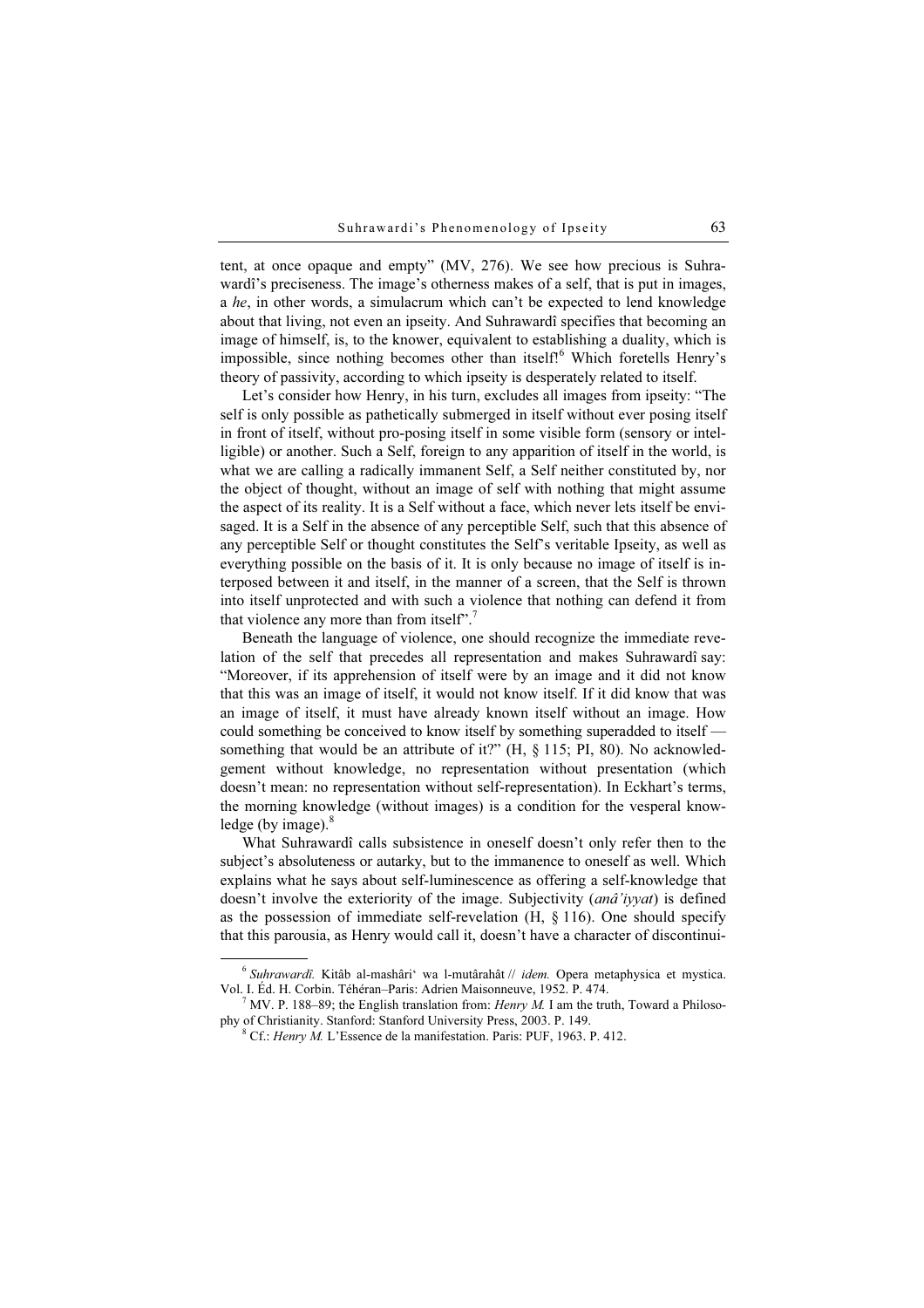ty, as if self-revelation occurred on demand or at occasions. It is permanent and absolute, as is Henry's self-affection, since it is light in itself and cannot stop being so. Ipseity knows no syncope and undergoes no ellipse: "You are never unconscious of your essence or of your apprehension of your essence"  $(H, \S 116)$ ; PI, 80). What about the body? Suhrawardî practices a radical phenomenological reduction (which he calls *tajarrud bi-l-dhât*, $9$  ipseity abstracting itself from all that is not itself, from matter for instance), and does so literally: he brings man to light (his alias being the phenomenological me), and the latter doesn't include bodily organs, something that Suhrawardî elucidates by calling for a sort of eidetic variation: "Although you may cease to feel any or every part of your body, and some bodily parts may even become annihilated, yet a human being's life and perception does not decline on account of this (…). You may be cut off from any bodily or contingent perception but will remain cognizant of yourself and know yourself without recourse to any phenomenal thing".<sup>10</sup> Isn't this a sort of eidetic variation, of a Platonic type, that Suhrawardî uses? "You never lack information about your own act of being. Even in a state of drunkenness, you lose awareness of your members, but you still know that you are and that you have an essence. Think again: where is your ipseity? How is it? What is it? You will be aware that you are not in the body, and that your essence is known to you without an intermediary through an immediate feeling".<sup>11</sup> It follows that in Suhrawardî's cogito, the apprehension of the self is continuous  $(H, \S 116)^{12}$  That is the phenomenological meaning and the condition of the science of presence ('*ilm* hudûrî) as an intuitive, non-predicative knowledge, a principle itself of the knowledge that requires images ('ilm suwarî). The feeling of the self based on the apodicticity of the I am rests no more upon a conversion of the spirit, or upon the subject's act of making of himself an object of thought, than it needs the services of the intellect as a Peripatetic agent and of the act of abstracting things from their form, since it rests entirely on the identity of what is manifesting itself and of what is manifested: huwa al-zâhir li-nafsihi bi-nafsihi (H, § 116) — without any possible addition of thing or characteristic. Suhrawardî's immanent selfknowledge reminds us strongly of Henry's feeling of oneself — identity between what feels and what is felt (EM, 580) — which is not less immanent. Will we find in Suhrawardî's work Henry's idea of affection revealing affection?<sup>13</sup> It is

 $9$  Suhrawardî. Kitâb al-talwîhât // idem. Opera metaphysica et mystica. Vol. I. Éd. H. Corbin. Téhéran-Paris: Adrien Maisonneuve, 1952. P. 115.

 $10$  Suhrawardî. Partaw-Nâmeh // idem. Opera metaphysica et mystica. Vol. III. Éd. S.H. Nasr. Téhéran–Paris: Adrien Maisonnneuve, 1976. P. 23. Cf.: idem. The Book of Ra-

diance. Trans. Hossein Ziai. Costa Mesa: Mazda Publishers, 1998. P. 24.<br><sup>11</sup> Suhrawardî. Bustân al-qulûb // idem. Opera metaphysica et mystica. Vol. III. P. 363.<br>Cf.: idem. Kitâb al-talwîhât. P. 116.

<sup>&</sup>lt;sup>12</sup> Cf. also: Suhrawardî. Hayâkil al-nûr // idem. Opera metaphysica et mystica. Vol. III. P. 86. <sup>13</sup> On love that feels itself, see: EM. P. 580. What he reveals is himself and nothing else (EM. P. 693).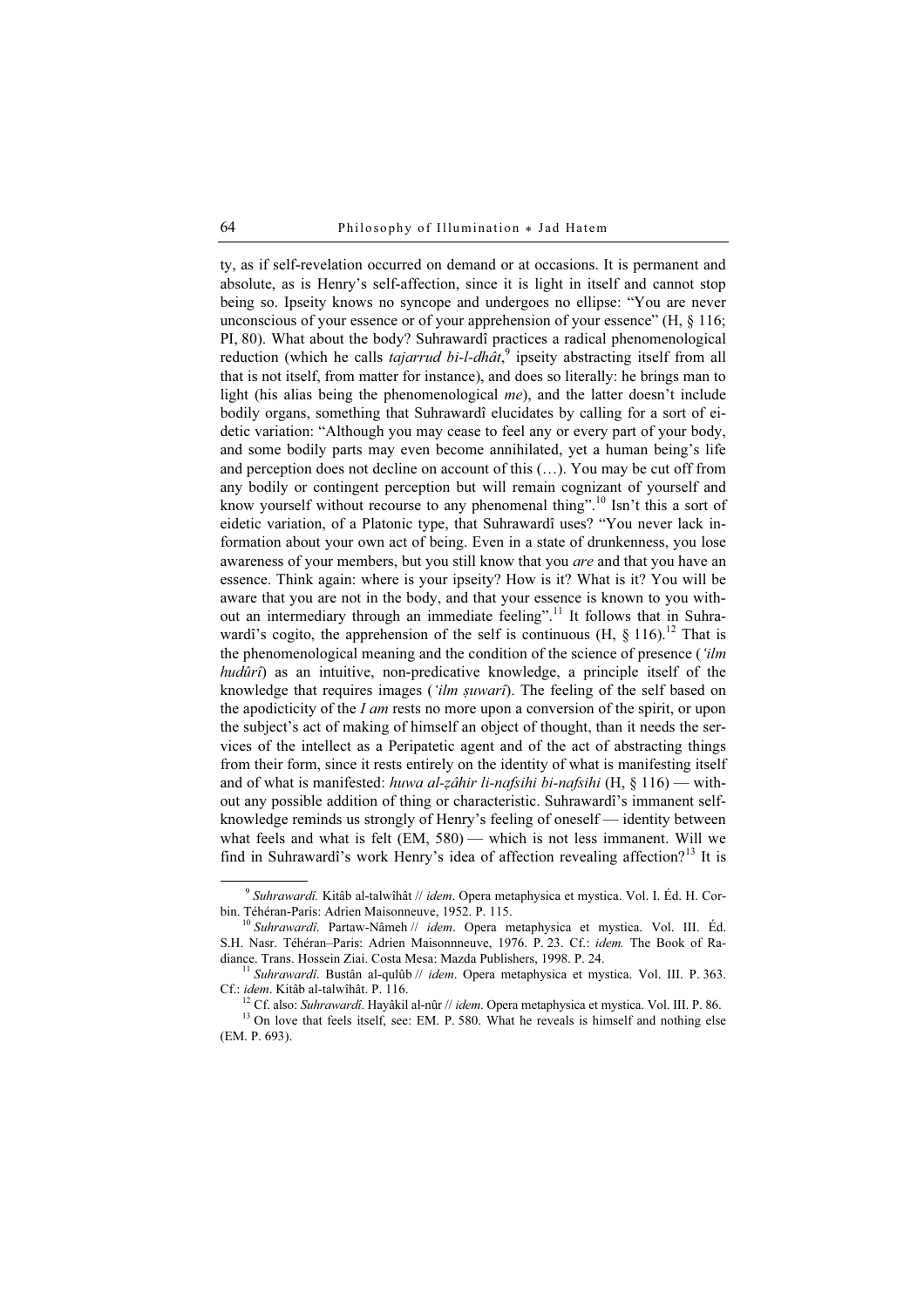true that the term shu'ûr, in the formula al-jawhar al-shâ'ir bi-dhâtihî,<sup>14</sup> that could be translated as the substance that feels itself, fits that role, but it requires that we keep in mind the nuance of consciousness. Though, if we search correctly, we will find the equivalent of the affective cogito, where Suhrawardî, in his effort of putting aside the need for exteriority and of affirming the science of presence, declares that, when man feels pain, what he apprehends is not conveyed through the image of pain or that of the cut-off member: it is the ablation itself that is known.<sup>15</sup> "The truth of pain, says Henry, is the pain itself" (EM, p. 677).

### II

Henry calls ontological monism the theory, which he challenges, according to which the being is only a phenomenon if it is distanced from the self, so that the alienation would be the essence of manifestation. That would tend to establish then a "dualism of the being and of its own image" (EM, 83). That is true for man and for the cosmos, it is also true of God: "The being of God would be nothing else than the Ungrund, not only the most obscure but also the most abstract, and, as such, something totally unreal, if he weren't submitted in his turn to the conditions that open and define the field of phenomenal existence and of true spirituality", if he didn't produce "facing to him  $(...)$  his own image" (EM, 84). For Henry, as for Suhrawardî, God's self-revelation is produced in pure interiority. Self-affection, for Henry, is conceived as an embrace; and, for Suhrawardî, as self-luminescence. Henry's words about God's exteriorization in an image refer to Fichte's The Way towards a Blessed Life. My feeling is that it would have been more judicious to call for Schelling's work with which Fichte is debating. It is indeed in *Philosophy and Religion* that the thematic of the autorevelation of God is formulated, through an independent but rebellious image, a spectacular exteriorization that cannot be confused with a self-division,<sup>16</sup> since God means to unveil himself totally in his reflection.

With whom can we oppose Suhrawardî's intuition? In other words, who, among his contemporaries, could appear as a promoter of ontological monism? The answer is: the greatest genius of all, Ibn Arabî, the Doctor Maximus. The idea is found in the first chapter, devoted to Adam (as a representant of the human specie), of the Bezels of Wisdom, where it is said that "God (al-Haqq) wisman specie), of the *Bezels of Wisdom*, where it is said that "God  $(al$ -*Haqq*) wished to see his essence ('*ayn*) in a universe that encompasses all of reality, so that his own secret is manifested to him. Indeed, the vision that a thing has of itself through itself is not similar to the vision it has of itself in another that stands as a mirror, because it appears then in an image offered by the watched support,

<sup>&</sup>lt;sup>14</sup> Suhrawardî. Kitâb al-mashâri<sup>'</sup> wa l-muṭâraḥât. P. 474.<br><sup>15</sup> Ibid. P. 485.

<sup>&</sup>lt;sup>16</sup> Schelling F.W.J. Sämmtliche Werke. Stuttgart: Cotta, 1856–1861. Vol. VI. P. 31–33. Cf.: Hatem J. Schelling. L'angoisse de la vie. Paris: L'Harmattan, 2009. Ch. I.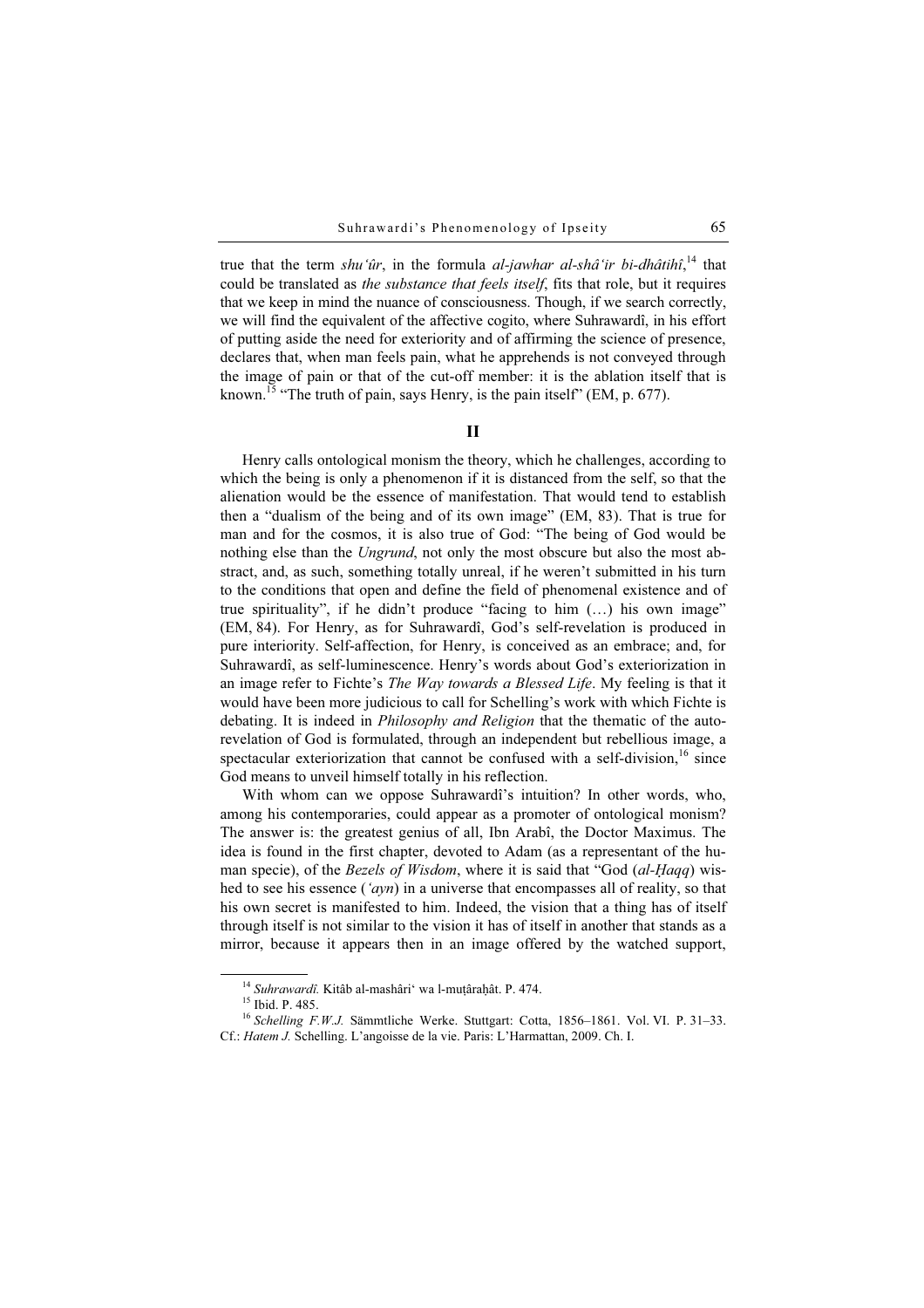without the existence of which it could not have been able to reveal itself".<sup>17</sup> The support-mirror designates the world on which the image will be projected. It is clear that the image is that of God or, to be more precise, that of a deep reality of God, designated by the word essence, a reality that is not visible without exteriorization, even though, as it is said in the same page, it would be that of God's countless Names. This allusion to the Names, added to the title of the chapter, shows that God's image is Man himself, the being in which the Names reflect.

To give the reason of the creation of the world, the mystics usually refer to a *hadîth qudsî* (in other words, a divine speech reported by a Prophet, but not part of a revealed book) according to which God would have said: "I was a hidden treasure; I desired to be known  $(u' \, \text{rad})$ , which is why I brought the creatures (khalq) to life, which made them know me".<sup>18</sup> Although Ibn 'Arabî often uses this saying, and even though he has it in mind here, it is not what he professes now. In the *hadîth*, God is only the object of knowledge, whereas in the Bezels of Wisdom, he's at once the subject and the object of knowledge, the world and man serving merely as mediators. What matters to him is to be known by himself, and not to be known in general. But obviously he can't reach self-knowledge without going through the element of exteriority, without alienating himself in an image of himself, which is precisely what Suhrawardî judges to be at once unworthy of God and impossible, since the essence lacks nothing, even in terms of knowledge, because the essence is itself that self-knowledge. But, before getting to the Persian, the Andalousian's text invites us to specify one point. The word I've translated into essence in the sentence: "God (al-Ḥaqq) wished to see his essence  $({\alpha}yn)$  in a universe that encompasses all of reality so that his own secret is manifested to him" means also source and eye. By *source*, it is suggested that he desired to see his own origin, the power of the absolute self-production. By eye, it is signified that he projected the organ of vision in a way that the image sees him as much as he sees it, or, in other words, that God and his image are by turns subject and object. But that an image can see, that is what Suhrawardî and Henry would find even more absurd. It is simply the right match to the error of treating the self as a thing, furthermore deprived of ipseity; here, it is the thing that is mistaken for a self. But what is not light doesn't have self-awareness, nor does it have an awareness of what is other, the former being a condition of the latter (H, § 121). Suhrawardî stands then in an ontological dualism (in Henry's sense) that separates the living from the non-living and distinguishes their respective phenomenalities. Since whatever has no interiority is deprived of ipseity and hence of self-luminescence, its phenomenalization obeys then another principle ruled by spatial-temporality, exteriority and representation. In Suhrawardî's words: "It is different [than with self-luminescence] when it comes to exterior things,

<sup>&</sup>lt;sup>17</sup> *Ibn Arabî*. Fuşûş al-Ḥikam. Le Caire, 1946. P. 48–49.<br><sup>18</sup> Al-Daylamî. 'Atf al-alif al-ma'lûf 'alâ al-lâm al-ma'tûf. Cairo, 1962. P. 25–27.